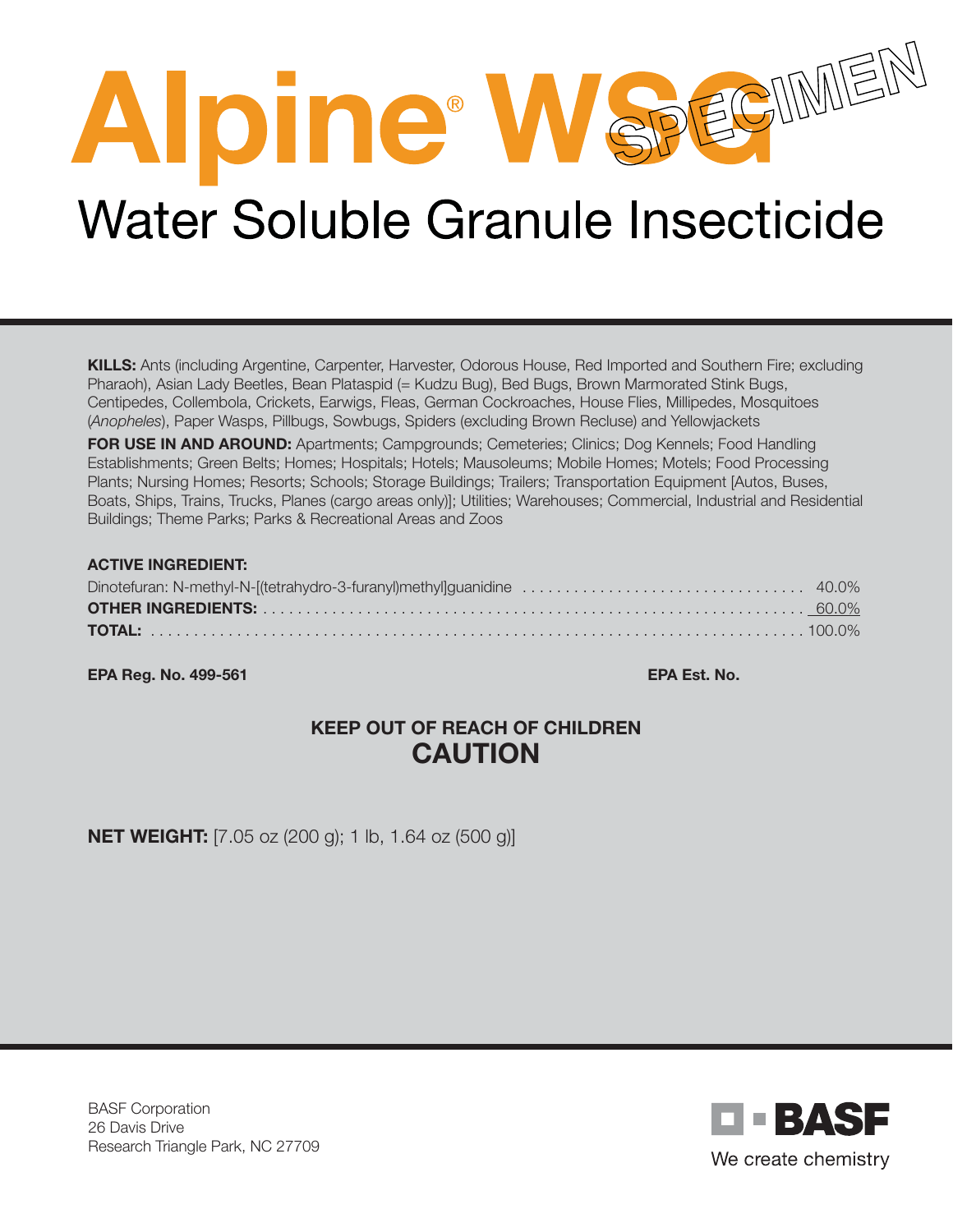# FIRST AID

- Hold eyes open and rinse slowly and gently with water for 15 to 20 minutes.
- Remove contact lenses, if present, after the first 5 minutes; then continue rinsing eyes.
- Call a poison control center or doctor for treatment advice.

# HOTLINE NUMBER

Have the product container or label with you when calling a poison control center or doctor or going for treatment. You may also contact 1-800-832-HELP 7 days/week, 24 hours/day for emergency medical treatment information.

# PRECAUTIONARY STATEMENTS

#### HAZARDS TO HUMANS AND DOMESTIC ANIMALS

**CAUTION.** Causes moderate eye irritation. Avoid contact with eyes or clothing. Wash hands thoroughly with soap and water after handling and before eating, drinking, chewing gum, using tobacco or using the toilet. Wear long-sleeved shirt and long pants, socks and shoes, and chemical-resistant gloves (made out of any waterproof material, such as Natural Rubber, selection Category A).

# USER SAFETY RECOMMENDATIONS

#### Users should:

- Wash hands before eating, drinking, chewing gum, using tobacco or using the toilet.
- Remove clothing/PPE immediately if pesticide gets inside. Then wash thoroughly and put on clean clothing.
- Remove PPE immediately after handling this product. Wash the outside of gloves before removing. As soon as possible, wash thoroughly and change into clean clothing.

# ENVIRONMENTAL HAZARDS

This pesticide is toxic to aquatic invertebrates. DO NOT apply directly to water, or to areas where surface water is present or to intertidal areas below the mean high water mark. **DO NOT** apply when weather conditions favor drift from treated areas. Drift and runoff from treated areas may be hazardous to aquatic organisms in water adjacent to treated areas. DO NOT dispose equipment washwaters or rinsate into a natural drain or water body.

This product is toxic to honey bees. The persistence of residues and potential residual toxicity of Dinotefuran in nectar and pollen suggests the possibility of chronic toxic risk to honey bee larvae and the eventual instability of the hive.

- This product is toxic to bees exposed to residues for more than 38 hours following treatment.
- DO NOT apply this product to blooming, pollenshedding or nectar-producing parts of plants if bees may forage on the plants during this time period, unless the application is made in response to a public health emergency declared by appropriate state or federal authorities.

Dinotefuran and its degradate, MNG, have the properties and characteristics associated with chemicals detected in groundwater. The high water solubility of Dinotefuran and its degradate, MNG, coupled with its very high mobility and resistance to biodegradation indicates that this compound has a strong potential to leach to the subsurface under certain conditions as a result of label use. Use of this chemical in areas where soils are permeable, particularly where the water table is shallow, may result in groundwater contamination.

# PROTECTION OF POLLINATORS



APPLICATION RESTRICTIONS EXIST FOR THIS PRODUCT BECAUSE OF RISK TO BEES AND OTHER INSECT POLLINATORS. FOLLOW APPLICATION RESTRICTIONS FOUND IN THE DIRECTIONS FOR USE TO PROTECT POLLINATORS.

Look for the bee hazard icon  $\overline{\mathscr{L}}$  in the Directions for Use for each application site for specific use restrictions and instructions to protect bees and other insect pollinators.

#### Alpine® WSG Water Soluble Granule Insecticide can kill bees and other insect pollinators.

Bees and other insect pollinators will forage on plants when they flower, shed pollen, or produce nectar.

Bees and other insect pollinators can be exposed to this pesticide from:

- Direct contact during foliar applications, or contact with residues on plant surfaces after foliar applications.
- Ingestion of residues in nectar and pollen when the pesticide is applied as a seed treatment, soil, tree injection, as well as foliar applications.

When Using This Product Take Steps To:

- Minimize exposure of this product to bees and other insect pollinators when they are foraging on pollinator attractive plants around the application site.
- Minimize drift of this product onto beehives or to off-site pollinator attractive habitat. Drift of this product onto beehives or off-site to pollinator attractive habitat can result in bee kills.

*(continued)*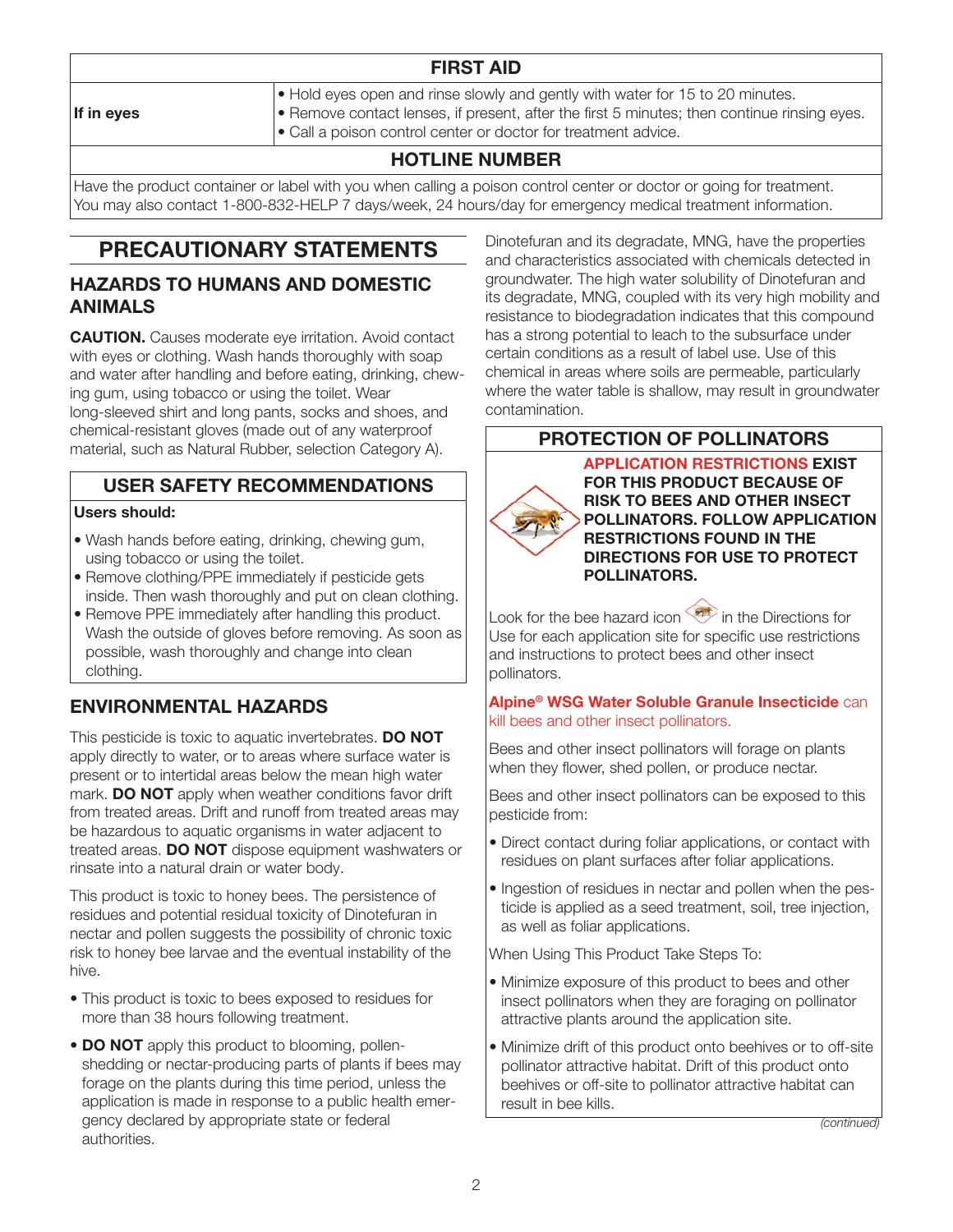# PROTECTION OF POLLINATORS *(continued)*

Information on protecting bees and other insect pollinators may be found at the Pesticide Environmental Stewardship website at: http://pesticidestewardship.org/ PollinatorProtection/Pages/default.aspx.

Pesticide incidents (for example, bee kills) should immediately be reported to the state/tribal lead agency. For contact information for your state, go to: www.aapco.org/officials.html. Pesticide incidents should also be reported to the National Pesticide Information Center at: www.npic.orst.edu or directly to EPA at: beekill@epa.gov

# PHYSICAL AND CHEMICAL HAZARDS

**DO NOT** apply water-based sprays of this product to conduits, motor housing, junction and switch boxes or other electrical equipment because of possible shock hazard. DO NOT spray where electrical short circuits might result, such as wall outlets, conduits, etc.

# DIRECTIONS FOR USE

IT IS A VIOLATION OF FEDERAL LAW TO USE THIS PRODUCT IN A MANNER INCONSISTENT WITH ITS LABELING.



DO NOT apply this product while bees are foraging. DO NOT apply this product to plants that are flowering. Only apply after all flower petals have fallen off.

## USE RESTRICTIONS:

- DO NOT apply within aircraft cabins.
- DO NOT use in outdoor residential misting systems.
- DO NOT apply to humans or their clothing or to mattresses. DO NOT allow children or pets to contact treated surfaces until spray has dried.
- DO NOT apply to household pets. Cover fish tanks prior to application near tanks.
- DO NOT apply this product in patient rooms while occupied.
- DO NOT apply to classrooms when in use.
- When applying in residential or commercial structures, DO NOT contaminate food, feed stuffs or water supply. DO NOT contaminate food preparation surfaces, kitchen utensils, dishes or food/feed storage containers. Cover any food/feed contact surfaces and cooking utensils, in the treatment area, before treatment or thoroughly clean after treatment and before using.
- Apply to the point just prior to runoff. **DO NOT** allow application to drip or run from surfaces.

# PRODUCT INFORMATION

This product is a water-soluble granule containing the nonrepellent active ingredient Dinotefuran. Apply indoors and/or outdoors via crack and crevice, spot or surface application for the listed pests and use sites.

# MIXING INSTRUCTIONS

#### Thoroughly clean spray equipment before mixing and application of this product.

Add approximately 1/2 of the water to the spray tank. Add 10 g to 30 g of product to water per 1,000 ft $2$  area being treated (1 T = 10 g), then complete the filling of the spray tank. Agitate the tank until the product is completely dissolved. Reagitate finished dilution if application is interrupted for an extended period of time or if dilution is left in tank overnight.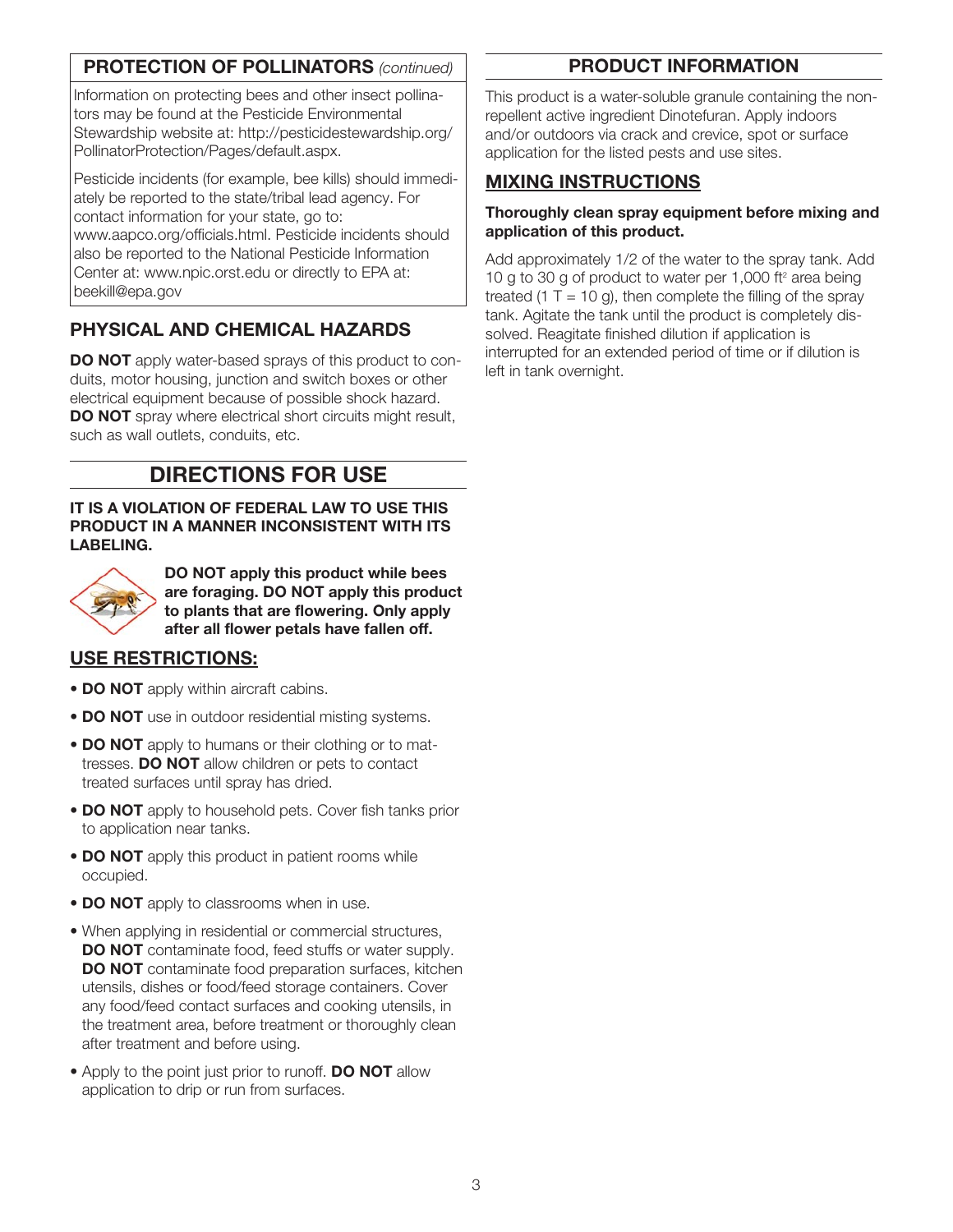#### SPRAY DILUTION CHART

| <b>Desired</b><br><b>Finished</b><br><b>Dilution</b><br>Concentration | <b>Amount of product</b><br>to make 1 gal of<br>finished dilution to<br>treat up to 1,000 ft <sup>2</sup> | <b>Amount of product</b><br>to make 5 gal of<br>finished dilution to<br>treat up to 5,000 ft <sup>2</sup> | <b>Amount of product</b><br>to make 25 gal of<br>finished dilution to<br>treat up to $25,000$ ft <sup>2</sup> | Amount of product  <br>to make 50 gal of<br>finished dilution to<br>treat up to 50,000 ft <sup>2</sup> |
|-----------------------------------------------------------------------|-----------------------------------------------------------------------------------------------------------|-----------------------------------------------------------------------------------------------------------|---------------------------------------------------------------------------------------------------------------|--------------------------------------------------------------------------------------------------------|
| $0.1\%$                                                               | 10 g                                                                                                      | 50 a                                                                                                      | 250 <sub>g</sub>                                                                                              | 500 <sub>g</sub>                                                                                       |
| $0.2\%$                                                               | 20 <sub>g</sub>                                                                                           | 100 <sub>g</sub>                                                                                          | 500 <sub>g</sub>                                                                                              | 1,000 g                                                                                                |
| $0.3\%$                                                               | 30 <sub>q</sub>                                                                                           | 150g                                                                                                      | 750 g                                                                                                         | 1,500 g                                                                                                |

Refer to specific pest categories below for the proper use rate. One gallon of finished dilution treats 1,000 ft<sup>2</sup>. Depending on the surface, more or less water may be used to properly treat areas with different application apparatus, but the proper amount of active ingredient should be used per square footage.

Tank Mixing: This product may be tank mixed with other water based insecticides including, but not limited to insect growth regulators (IGR), quick knockdown products and residuals. Before mixing test to see if products are compatible. When tank mixing, follow the more restrictive label use directions of the mixed products.

# VOID/CRACK & CREVICE® APPLICATION

Apply into cracks, crevices and voids with equipment designed for such applications. Follow the manufacturer's recommendations for proper equipment set-up and operating pressures. Place the tip of the applicator at or into the crack, crevice or void to be treated. Apply product in short bursts while keeping tip in position. Allow the air stream to push the finished dilution into voids and/or cracks and crevices. Apply in such a manner to avoid dripping and runoff.

## INDOOR APPLICATIONS

Dilute to the proper concentration according to targeted pest infestation. Follow the mixing directions found in the dilution chart. Use one fluid ounce of finished dilution per 7 ft<sup>2</sup> to 10 ft<sup>2</sup>.

Crawling Insects/Pests [including: Crickets, German Cockroaches, Millipedes, Pillbugs and Spiders (excluding: Brown Recluse)] (30 g/gal): Make spot and/or Crack & Crevice applications into hiding places and entry points such as cracks and crevices, void areas, moist areas, openings around pipes and sinks, under refrigerators or vending machines, interiorscapes, across lower doorway frames and window openings.

House Flies (20 g/gal): Make spot applications on surfaces where flies frequently roost such as door and window frames, screens, trash cans, plants, interiorscapes, ceilings and upper wall surfaces.

Bed Bugs (30 g/gal): Make spot, Crack & Crevice and/or void applications where evidence of bed bug infestation occurs or bed bugs are suspected, such as bed frames; box springs; inside empty dressers, clothes closets and

luggage; carpets; draperies; furniture; headboards; high and low wall moldings and wallpaper edges. DO NOT apply to mattresses.

Ants [excluding Pharaoh] (10 g/gal): Make spot, Crack & Crevice and/or void applications where ants may be foraging and/or nesting, such as, around doors, window frames, under sinks, around pipes and in pipe voids, attic venting and other areas where ants may find access or nest.

Fleas (10 g/gal): Apply to infested areas or potentially infested areas, such as rugs, floors, carpets, upholstered furniture, pet beds and pet resting areas. When applying to upholstered furniture, treat under cushions and areas where flea development can occur. DO NOT treat pets with this product.

#### FOOD/FEED HANDLING ESTABLISHMENTS

Food/feed handling establishments are places other than private residences in which food is held, processed, prepared or served, including those operating under the Federal meat, poultry, shell egg grading and egg products inspection programs. APPLICATIONS OF THIS PROD-UCT IN FOOD/FEED AREAS OF FOOD/FEED HANDLING ESTABLISHMENTS MAY BE MADE AS A CRACK & CREVICE, VOID, SPOT OR GENERAL **TREATMENT.** General surface application may be used only when the facility is not in operation, provided exposed food/feed has been covered or removed from the area prior to application.

**FOOD/FEED AREAS:** Include areas for receiving, serving, storing (dry, cold, frozen, raw), packing (canning, bottling, wrapping, boxing), preparing (cleaning, slicing, cooking, grinding), edible waste storage and enclosed processing systems (mills, dairies, edible oils, syrups).

NON-FOOD/FEED AREAS: Include areas such as garbage rooms, lavatories, floor drains (to sewers), entries and vestibules, offices, locker rooms, machine rooms, boiler rooms, garages, mop closets and storage areas (after packaging, canning or bottling).

Avoid contamination of food/feed or food/feed contact surfaces. Remove or cover food/feed, dishes, utensils, food processing equipment and food preparation surfaces in the treatment area or wash them before use. Apply as a Crack & Crevice, void, spot or general treatment to surfaces such as baseboards, under elements of construction, stainless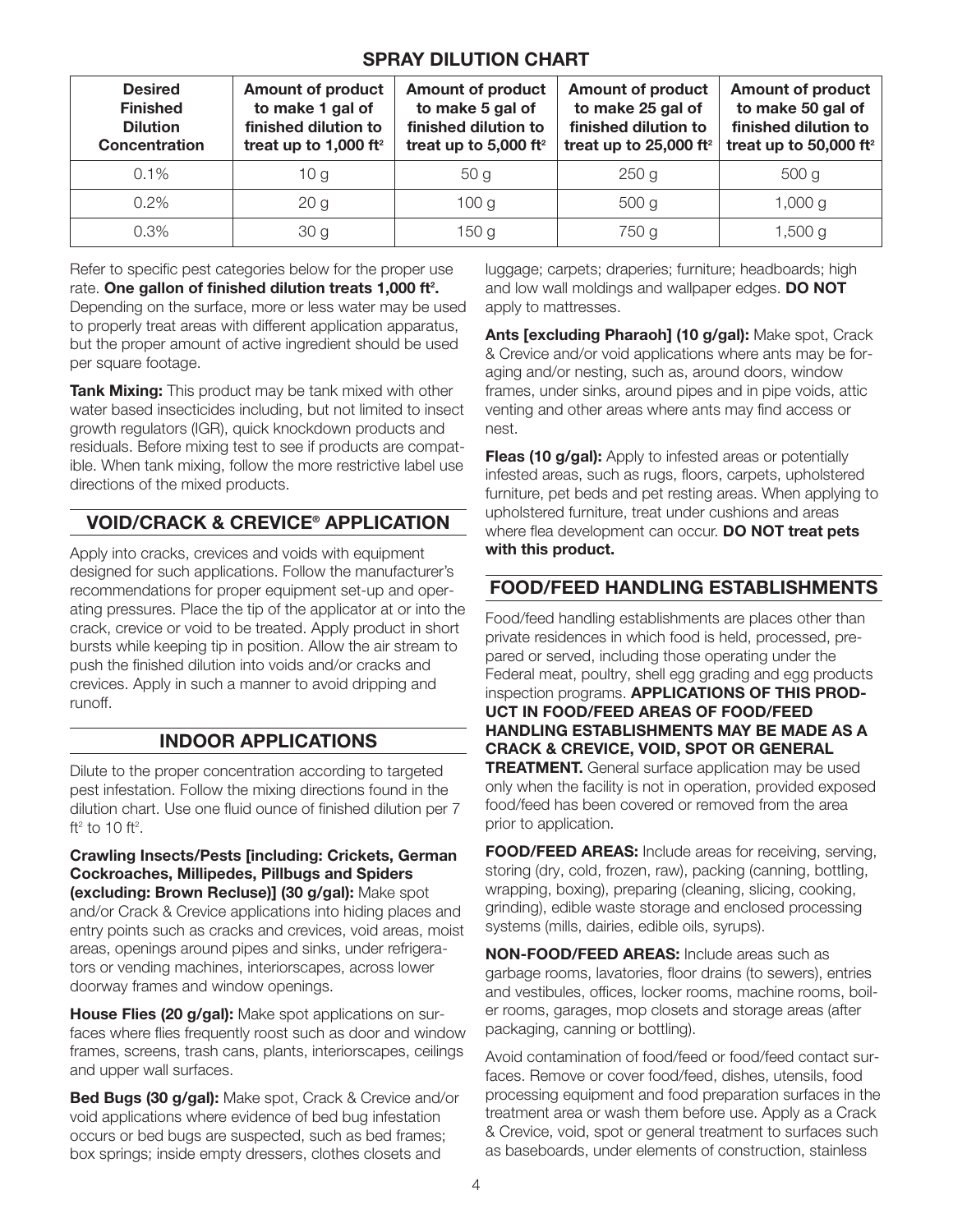steel equipment, shelving, machinery, storage areas, pallets, tables, chairs and other areas where listed pests may be harboring, traveling, breeding or entering the structure. Maximum use rate  $= 0.05$  g ai/ln ft. Reapplications may be made at 3 day intervals when applying as a Crack & Crevice, void or spot treatment, or at 6 day intervals when applying as a general surface treatment.

#### INDOOR AND OUTDOOR APPLICATIONS

Asian Lady Beetles, Bean Plataspid (= Kudzu Bugs), Brown Marmorated Stink Bugs and Centipedes

(30 g/gal): Make spot, Crack & Crevice and/or void applications where these pests may harbor or hibernate, such as cracks and crevices, in weep holes, wall voids, around window and door frames, attics and behind siding. Apply to exterior wall surfaces around entry points and resting areas where insects congregate.

Carpenter Ants (20 g/gal): Make spot, Crack & Crevice and/or void applications to any trails, inside or outside, around doors and windows and other places where ants may enter premises (such as atriums, attic venting, crawl spaces, ceilings, fences, exterior building surfaces, landscape timbers, garages, hollow doors, soffits, wall voids, weep holes and other void areas). Where possible, directly apply to ant nests or infested wood or trees.

Paper Wasps and Yellowjackets (30 g/gal): To treat a yellowjacket or wasp nest, apply liberally to the nest and the surrounding area. For nests inside wall voids, inject an amount sufficient to treat the entire nest. Most applications should require about 0.5 gallon of diluted material. Pay attention to surfaces or items that the product may contact (i.e. electrical wiring).  $DO NOT$  use where there is an electrical shock hazard.

THIS PRODUCT DOES NOT PROVIDE INSTANT KNOCKDOWN.

#### OUTDOOR APPLICATIONS

**DO NOT** apply this product, by any application method, to linden, basswood or other *Tilia* species in the State of Oregon.

#### Exterior Structural and Surrounding Area Applications for Crawling Insects/Pests [including: Collembola, Crickets, Earwigs, Millipedes, Pillbugs, Sowbugs and Spiders (excluding Brown Recluse)]

(30 g/gal): Directly contacting pests, apply where pests rest, trail and harbor, such as structural and other voids [including voids associated with and around doors, windows, utility entry points, behind siding, weep holes and tree hollows], eaves of structures, around lights or other insect attractant areas, foliage, bushes, landscape materials, garbage receptacles, under trees and other shaded areas.

House Flies (20 g/gal): Apply to outside surfaces of screens, doors, window frames, porches, in garages, on foliage or wherever flies enter or congregate around or on the building, directly contacting flies. Apply to inside and

outside surfaces of dumpsters, other trash holding containers and surrounding surfaces, directly contacting flies. Begin applications at the start of fly season and repeat during periods of heavy fly activity.

**Fleas (10 g/gal):** Apply to yards, porches, patios or other areas of habitation for fleas, especially areas that pets frequent, directly contacting fleas. Pay particular attention to shaded areas with low protective covering such as under bushes, under decks, lawn furniture, lawn ornaments and other landscape materials. Apply to pet entry areas such as steps and stoops and other areas where pets rest or sit for extended periods of time, directly contacting fleas.

Ants [excluding Pharaoh] (10 g/gal): Make spot and/or Crack & Crevice applications to any foraging trails, nests or mounds where ants are present. Make spot and/or Crack & Crevice applications to exterior areas where ants may enter a structure. Where possible, directly apply to ant nests or infested wood or trees. Curative broadcast applications can be made to yards, lawns, fields, parks, cemeteries, landscaping and structures. To help prevent infestations, make exterior structural and surrounding area applications according to this label.

Mosquitoes (*Anopheles*) (20 g/gal): Apply using handheld, back-pack or truck mounted sprayers only. Not for use with truck mounted or handheld cold aerosol ULV sprayers, or thermal fogging devices. **DO NOT** apply by aircraft. Use up to 50 gallons of diluted spray per 50,000 ft<sup>2</sup>. Apply to shrubbery, vegetation and other areas where mosquitoes may rest. Shrubbery and vegetation around stagnant pools, marshy areas, ponds and shorelines may be treated if applied as a wet spray. Direct application of this product to any body of water is prohibited.

#### STORAGE AND DISPOSAL

DO NOT contaminate water, food or feed by storage or disposal.

PESTICIDE STORAGE: Store in a cool, dry area away from heat or open flame.

PESTICIDE DISPOSAL: Wastes resulting from the use of this product may be disposed of on site or at an approved waste disposal facility.

#### CONTAINER HANDLING:

Nonrefillable container. **DO NOT** reuse or refill this container. Triple rinse as follows: Empty the remaining contents into application equipment or a mix tank. Fill the container 1/4 full with water and recap. Shake for 10 seconds. Pour rinsate into application equipment or a mix tank or store rinsate for later use or disposal. Drain for 10 seconds after the flow begins to drip. Repeat this procedure two more times. Then offer for recycling, if available, or puncture and dispose of in a sanitary landfill, or by incineration, or, if allowed by state and local authorities, by burning. If burned, stay out of smoke. If partly filled: Call your local solid waste agency for disposal instructions. Never place unused product down any indoor or outdoor drain.